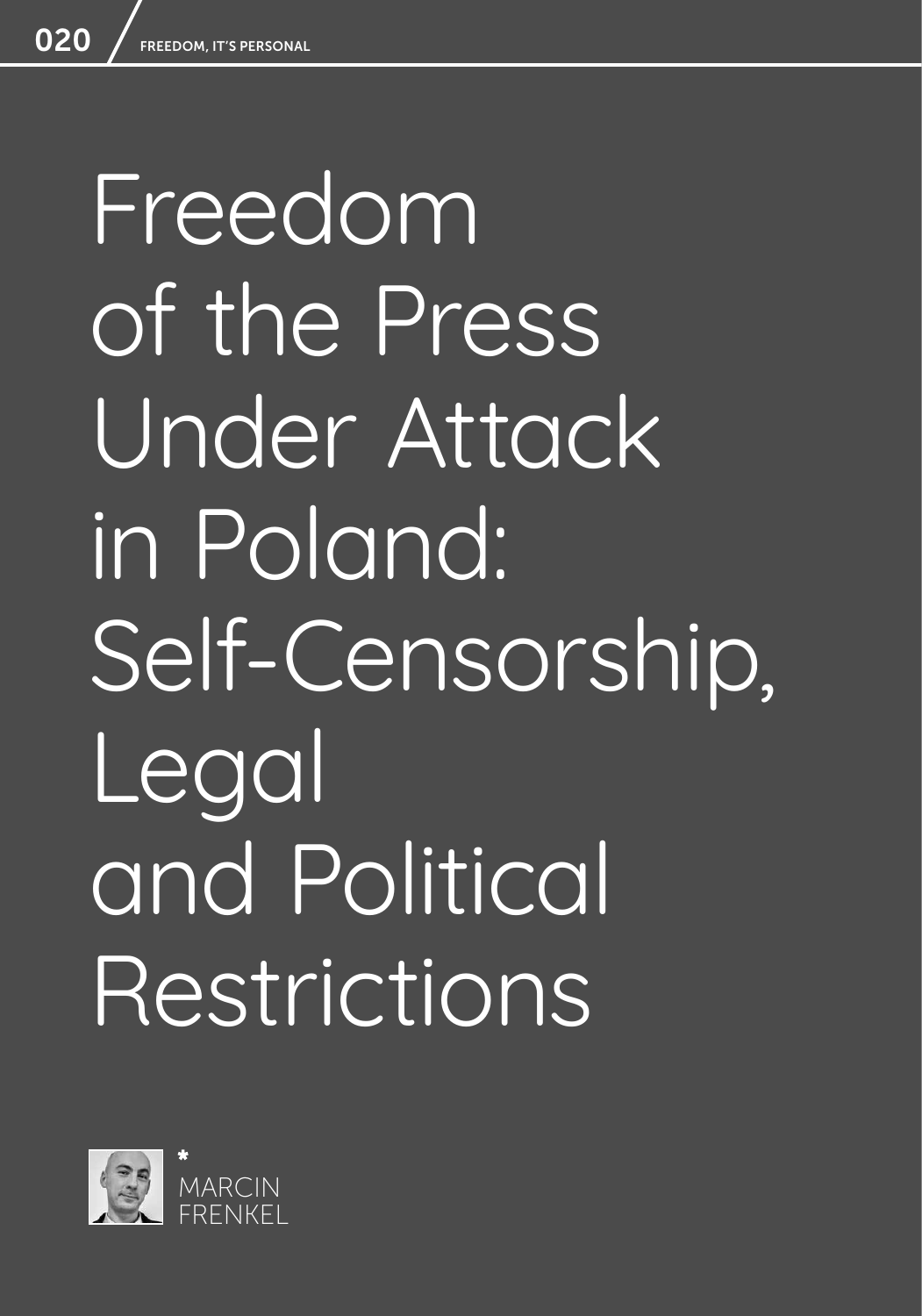fficial censorship existed in<br>
Poland from 1944 through-<br>
out the whole communist<br>
period. It was dissolved in<br>
April 1990 – nearly a year<br>
after the first partially free election since Poland from 1944 throughout the whole communist period. It was dissolved in April 1990 – nearly a year

the World War II. Freedom of speech is one of the major civil rights in Poland, like in every other country of the Western, democratic world. It is guaranteed by Article 14 of the Polish Constitution. In practice, however, since the 2015 double electoral victory (presidential and parliamentary) of the populist and rightist Law and Justice Party (PiS), the Polish government has introduced many measures which have indirectly affected the freedom of speech – including freedom of the press.

As a result, in 2017, Poland plummeted 7 ranks in the Reporters Without Borders' *World Press Freedom Index*, which was the second year in a row that Poland's ranking decreased (in 2016 the country fell 29 places in comparison to 2015) (See Figure 1). Figure 1 shows the trend for the last fifteen years: The black line stands for

### THE FREEDOM HOUSE NOTED THAT THE DEGREE OF FREEDOM IN POLAND HAS BEEN SIGNIFICANTLY DETERIORATING

a number of points received (global score – the scale is ranging from  $0 -$  the best possible score, to 100 – the worst) and the grey line stands for the position of Poland in the comparison with 179 other countries (ranking). A significant decrease of the Poland's rank occurred already during the previous PiS government, in 2005-07. [See Figure 1: Press Freedom in Poland, 2002-2017]

Figure 1: Poland in the World Press Freedom Index, 2002-2017



Available [online]: https://rsf.org/en/ranking.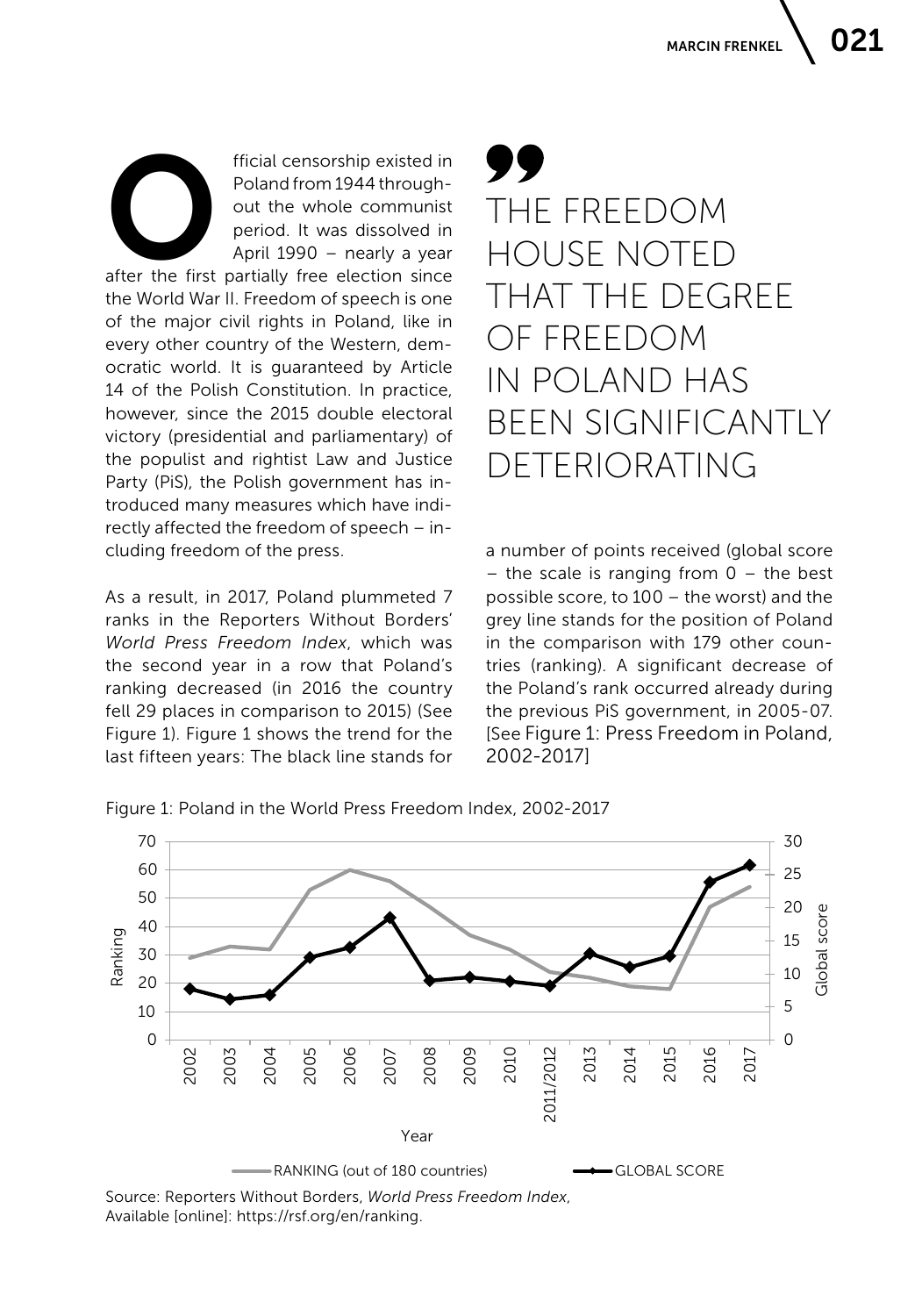

Figure 2: Poland in the Freedom of the Press Reports, 2002-2017

Sources: Freedom House, *Freedom of the Press Report*; Freedom House. *Freedom of the Press*. Washington. Available [online]: https://freedomhouse.org/report/freedom-press/freedom-press-2017

The Freedom House – an organization based in the United States and involved in promotion of democracy and civil liberties – also has negatively evaluated the current state of freedom in Poland, including the condition of media. In the last three annual *Freedom in the World* reports, the Freedom House noted that the degree of freedom in Poland has been significantly deteriorating. The watchdog uses a score from 0 to 100, where zero means a lack of, and one hundred means a full range of civil liberties and freedoms. In 2016, Poland received 93 points, $1$  in 2017 -89 points,<sup>2</sup> and in 2018 – 85 points.<sup>3</sup>

The authors of the Freedom House 2017 report identified the following major factors contributing to the fall of Poland's position in the ranking: changes in the judicial system, partisan control over the public media

and civil service, political pressure such as the so-called historical policy (promoting a very subjective version of Polish history) on scientists and journalists, attempts to tighten the anti-abortion law, and limitations on journalists' access to parliament.4

*The Freedom in the World* gives the big picture of a wide range of liberties in a given country. The freedom of media is just one of the subsections. The reason why we mention here the whole report and the aggregate score is because we believe that many other issues raised there (eg. breaking the separation of powers) have an indirect, but serious impact on the freedom of media.

The Freedom House publishes reports that also cover only the condition of the press. The score is worrying here as well:

<sup>1</sup> Freedom House (2016) *Freedom in the World.* Available [online]:, https://freedomhouse.org/report/freedom-world/2016/poland

<sup>2</sup> Freedom House (2017) *Freedom in the World.* Available [online]: https://freedomhouse.org/report/freedom-world/2017/poland

<sup>3</sup> Freedom House (2018) *Freedom in the World.* Available [online]: https://freedomhouse.org/report/freedom-world/2018/poland

<sup>4</sup> Freedom House (2017) *Freedom in the World.* Available [online]: https://freedomhouse.org/report/freedom-world/2017/poland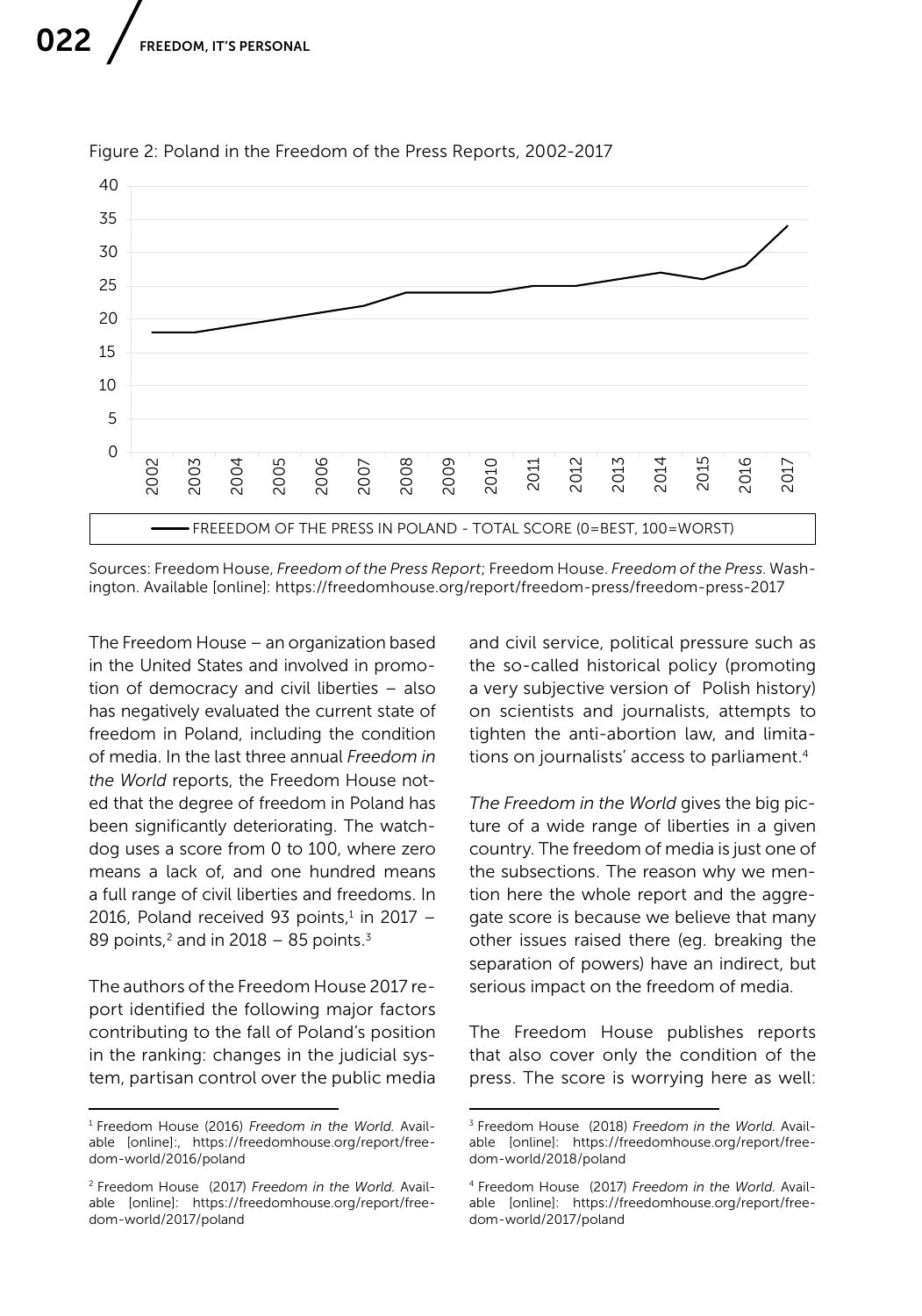

## RETURN TO GLORY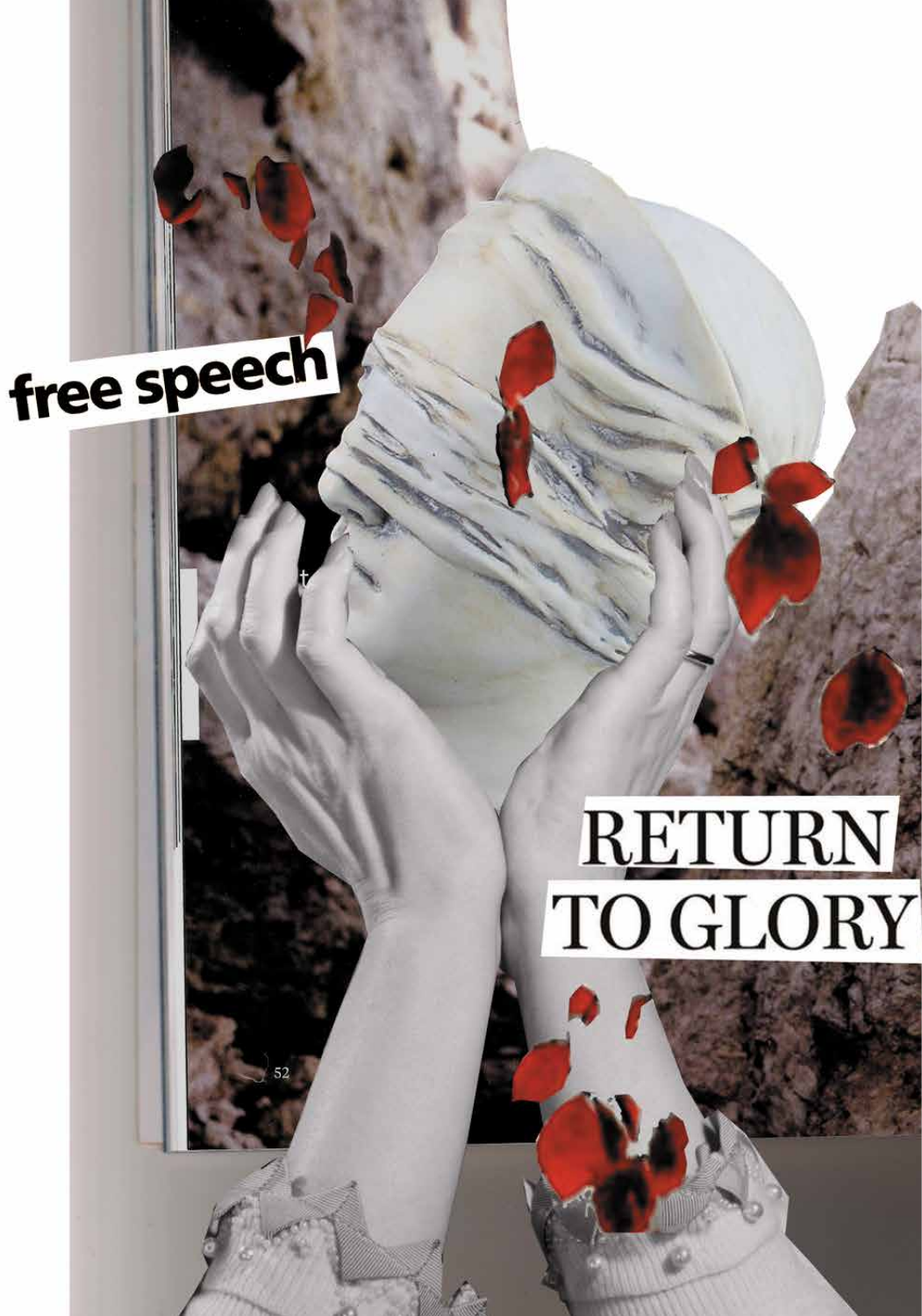99 SINCE THE FALL OF COMMUNISM IN 1989 – THAT IS, FOR NEARLY THIRTY YEARS NOW – POLAND HAS NOT BEEN ABLE TO BUILD A POLITICALLY INDEPENDENT PUBLIC TELEVISION AND RADIO

in 2015 – 26/100 points,<sup>5</sup> in 2016 – 28/100 points, $6$  and in 2017 – 34/100 points<sup>7</sup> (the scale is: 0=Most Free, 100=Least Free). It is a radical deterioration in comparison to the previous years (See Figure 2). Moreover, in 2017 Polish media was for the first time in many years considered as "partly free" (earlier, in the post-communist era, they were considered to be "completely free") in the Freedom of The Press Report.<sup>8</sup>

The Freedom House researcher's argumentation was clear and simple, "government intolerance toward independent or critical reporting, excessive political interference in the affairs of public media, and restrictions on speech regarding Polish history and identity"<sup>9</sup> were listed as the factors contributing to the overall deteriorating situation in this area.

The drop in Poland's position in the abovementioned rankings is not accidental. This is one of the results of a deliberate strategy of the ruling party to strengthen its power over democratic restraints.

The PiS party is trying to restrict the freedom of the press, or mass media in general, by using several methods.

#### I THE TAKEOVER OF THE PUBLIC MEDIA

As in many countries, Poland has public broadcasters in radio (eg. "Jedynka", "Dwójka", "Trójka", "Czwórka" and "Polskie Radio 24") and television (eg. TVP1, TVP2, TVP.INFO, TVP Polonia). The state is the owner of these media, and their mission is to broadcast politically neutral, highquality and non-commercial content. In practice, public broadcasters – especially television – in the pursuit of reaching advertisers, often offer content that is not sophisticated but extremely commercial. The major problem, however, is the political allegiance of these institutions.10

Since the fall of communism in 1989 – that is, for nearly thirty years now – Poland has not been able to build a politically independent public television and radio. How-

<sup>5</sup> Freedom House (2015) *Freedom of the Press.* Available [online]: https://freedomhouse.org/report/freedom-press/2015/poland

<sup>6</sup> Freedom House (2016) *Freedom of the Press.* Available https://freedomhouse.org/report/freedompress/2016/poland

<sup>7</sup> Freedom House (2017) *Freedom of the Press.* Available [online]: https://freedomhouse.org/report/freedompress/2017/poland

<sup>9</sup> Freedom House (2017) *Freedom of the Press*. Available [online]: https://freedomhouse.org/report/freedompress/2017/poland

<sup>10</sup> Foy, H. and Wasik, Z. (2016) "Poland: An Inconvenient Truth," [in:] *Financial Times*, May 1. Available [online]: https://www.ft.com/content/4344ca44-0b94-11e6- 9cd4-2be898308be3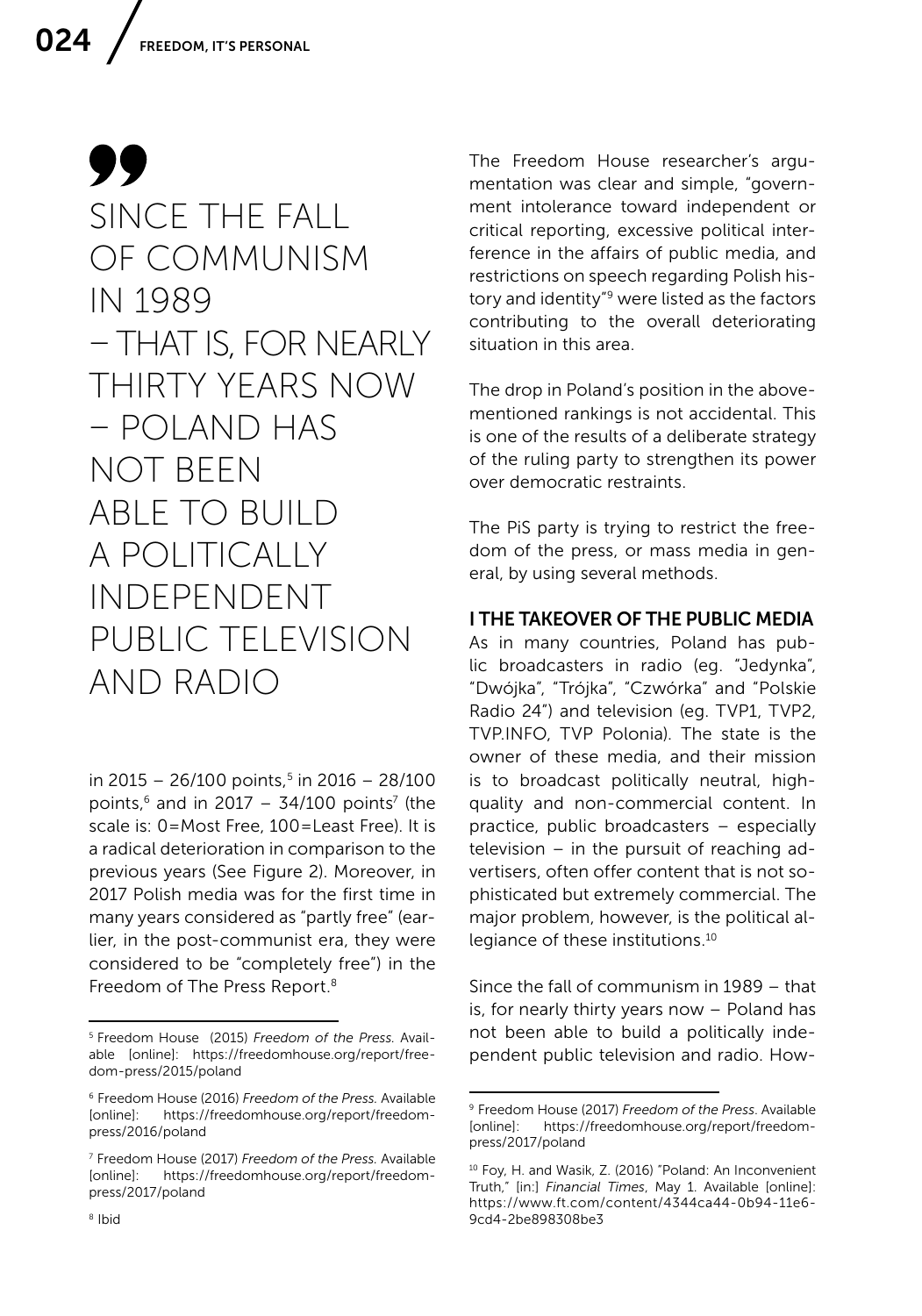ever, until 2015, the pro-government involvement of these media varied, but never took on such dimensions as it did after the 2015 elections.

The head of public television Jacek Kurski (Telewizja Polska, TVP), a former PiS politician, does not even conceal his political bias, arguing that "his" station is a counterbalance to the liberal media. As the watchdog portal Oko.press points out, such an attitude infringes on national and European law.11

The public media, funded by the common subscription fee, are legally bounded to be pluralistic, non-partisan, independent, and should not adjust their content based on the competition from the commercial broadcasters<sup>12</sup>. Noteworthy, the transformation of public media into a propaganda tool took place through the dismissal of hundreds of journalists since the beginning of 2016.<sup>13</sup> These vacancies were filled with employees transferred from private rightleaning media.14

The above indicated events do not prove the existence of direct censorship in Poland, but they do provide evidence of an indirect restriction of freedom of speech. The criteria of whether a journalist in public media, which should be a model of impartiality, is employed, should not be determined by accepting to be a part of the partisan propaganda or not. This is particularly dangerous due to the large market share of these media, especially public television $15$ (eg. in 2016, TVP1 was the second – with 10.79% market share – and in 2017 the third – with 8.94% – the most popular TV station in Poland). The fourth place belonged to TVP2 in both years.<sup>16</sup>

The challenges of building an independent public media in Poland, an on-going issue over the last thirty years, plays a serious role in the debate on privatization and the creation of a more efficient system of promoting ambitious and valuable content.

#### II PUBLICLY OWNED BUSINESS ADVERTISING AS A PRESSURE TOOL

According to the Organization for Economic Co-operation and Development (OECD), Poland has the largest share of state-owned enterprises (SOEs) in the economy, in comparison to all other OECD and European Union (EU) countries.17 As the Polish liberal think tank Civil Development Forum (FOR) indicates, 17 of the 50 largest Polish companies fully

<sup>11</sup> Szczęśniak, A. (2017) "Jacek Kurski bez ściemy o TVP: Telewizja publiczna nie ma być pluralistyczna. Ma być prorządowa," [in:] OKO.press, October 22. Available [online]: https://oko.press/jacek-kurski-bez-sciemy-o-tvptelewizja-publiczna-byc-pluralistyczna-byc-prorzadowa/

 $12$  Ibid.

<sup>13</sup> Porter, K. (2017) "The Ongoing Struggle for Media Freedom in Poland," [in:] *Public Media Alliance*, January 6. Available [online]: https://www.publicmediaalliance. org/ongoing-struggle-media-freedom-poland/;

 <sup>&</sup>quot;Eroding Checks and Balances," (2017), [in:] *Human Rights Watch*, October 24. Available [online]: https:// www.hrw.org/report/2017/10/24/eroding-checks-andbalances/rule-law-and-human-rights-under-attackpoland

<sup>14</sup> Brzezicki, Ł. (2016) "Trwa desant z TV Republika do mediów publicznych. Odchodzą wydawcy, prowadzący, operatorzy," [in:] wirtualnemedia.pl, August 6. Available [online]: http://www.wirtualnemedia.pl/artykul/ trwa-desant-z-tv-republika-do-mediow-publicznychodchodza-wydawcy-prowadzacy-operatorzy

<sup>15</sup> The Chanel One of the Polish Public Television (TVP) has the biggest (however decreasing) share in the Polish television market. See: Kurdupski, M. (2018) "TVP i TVN liderami, udany styczeń TVP2. Duży wzrost TTV i TV Puls," [in:] wirtualnemedia.pl, February 2. Available [online]: http://www.wirtualnemedia.pl/artykul/ogladalnosc-telewizji-styczen-2018.

<sup>16</sup> Reisner, J. (2017) "Rynek telewizyjny w II kwartale 2017 roku," [in:] *Krajowa Rada Radiofonii i Telewizji*, Available [online]: http://www.krrit.gov.pl/Data/Files/\_public/ Portals/0/kontrola/program/tv/kwartalne/rynek-telewizyjny-w-ii-kwartale-2017.pdf

<sup>17</sup> Trzeciakowski, R. (2016) "Wciąż za dużo państwa w polskiej gospodarce," [in:] *Analiza FOR*, June 9, No. 8/2016. Available [online]: https://for.org.pl/pl/d/8d5f17 a217faf9417fa0ff903122ead3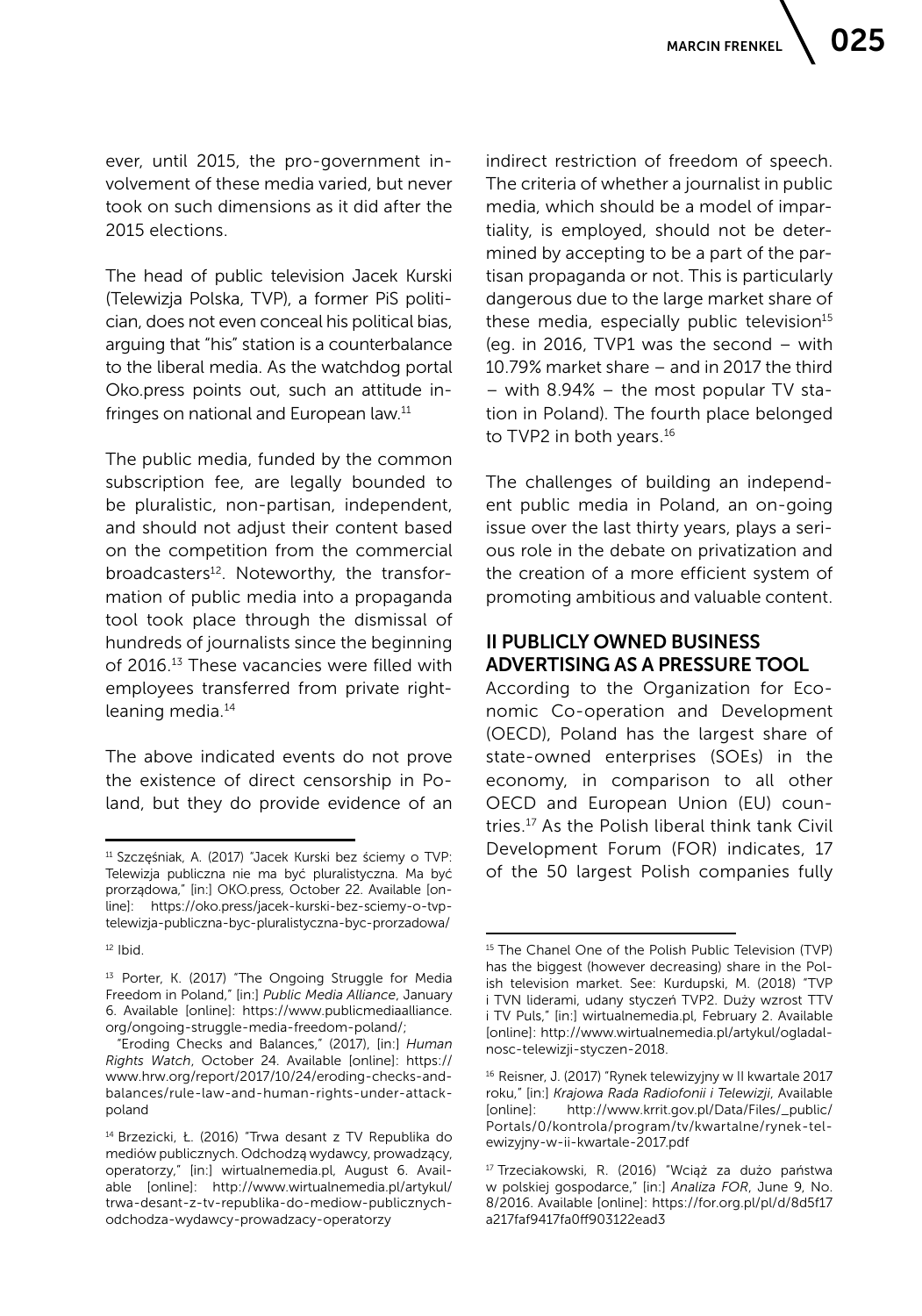99 AFTER THE CHANGE OF THE POLISH GOVERNMENT IN 2015, THE LARGEST SOES IN POLAND RADICALLY DECREASED THE NUMBER OF ADVERTISEMENTS IN MEDIA THAT WERE INCREASING THEIR SHARE OF THE MARKET, BUT WHICH WERE CRITICAL OF THE GOVERNMENT

or partially belong to the state.<sup>18</sup> The first seven positions on the *Wprost* magazine list of *The 200 Biggest Polish Companies 2017*19 occupy companies where the state is the largest single stakeholder. In practice, state ownership means that politicians currently in power delegate their representatives to managerial positions in such companies.<sup>20</sup>

One of the results of these political appointments are changes in advertising strategy and, in particular, *where* advertisements are placed. The choice is often not based on efficiency, but political sympathy. After the change of the Polish government in 2015, the largest SOEs in Poland radically decreased the number of advertisements in media that were increasing their share of the market, but which were critical of the government. Further, they increased spending in the press and TV stations whose market share was shrinking, but which were supportive to the PiS. As daily *Gazeta Wyborcza* indicates, the earnings of TVP (controlled by the parliamentary majority) from SOE commercials in 2016 amounted to PLN 32 million (app. EUR 8 million) – more than in 2015, despite its shrinking market share by 5.86%. At the same time, its private competitor, TVN, had a 4% rise on the market, but sold less commercials to these companies by PLN 36 million (app. EUR 9 million).<sup>21</sup>

When comparing 2016 to 2015, a similar situation occurred when weekly magazines critical of the ruling party (such as *Polityka* and *Newsweek Polska*) received much fewer advertisements than the PiS-friendly ones (*wSieci, Do Rzeczy*), despite previously having a larger market share.

 $18$  Ibid.

<sup>19</sup> "200 Największych Polskich Firm 2017," [in:] wprost. pl. Available [online]: http://rankingi.wprost.pl/200-najwiekszych-firm

<sup>20</sup> Mikołajewska, B. (2017) "Miliony złotych dla ludzi PiS w spółkach z udziałem Skarbu Państwa. OKO.press publikuje listę płac. Część I," [in:] OKO.press, March 28. Available [online]:, https://oko.press/miliony-zlotychdla-ludzi-pis-w-spolkach-z-udzialem-skarbu-panstwa/

<sup>21</sup> Sudak, I. (2017) "Państwowe spółki nieracjonalnie wydają pieniądze na reklamę w mediach. 'Decyduje sympatia polityczna, nie racjonalność wydatków,'" [in:] wyborcza.pl, July 4. Available [online]: http://wyborcza. pl/7,155287,22046074,panstwowe-spolki-nieracjonalnie-wydaja-pieniadze-na-reklame.html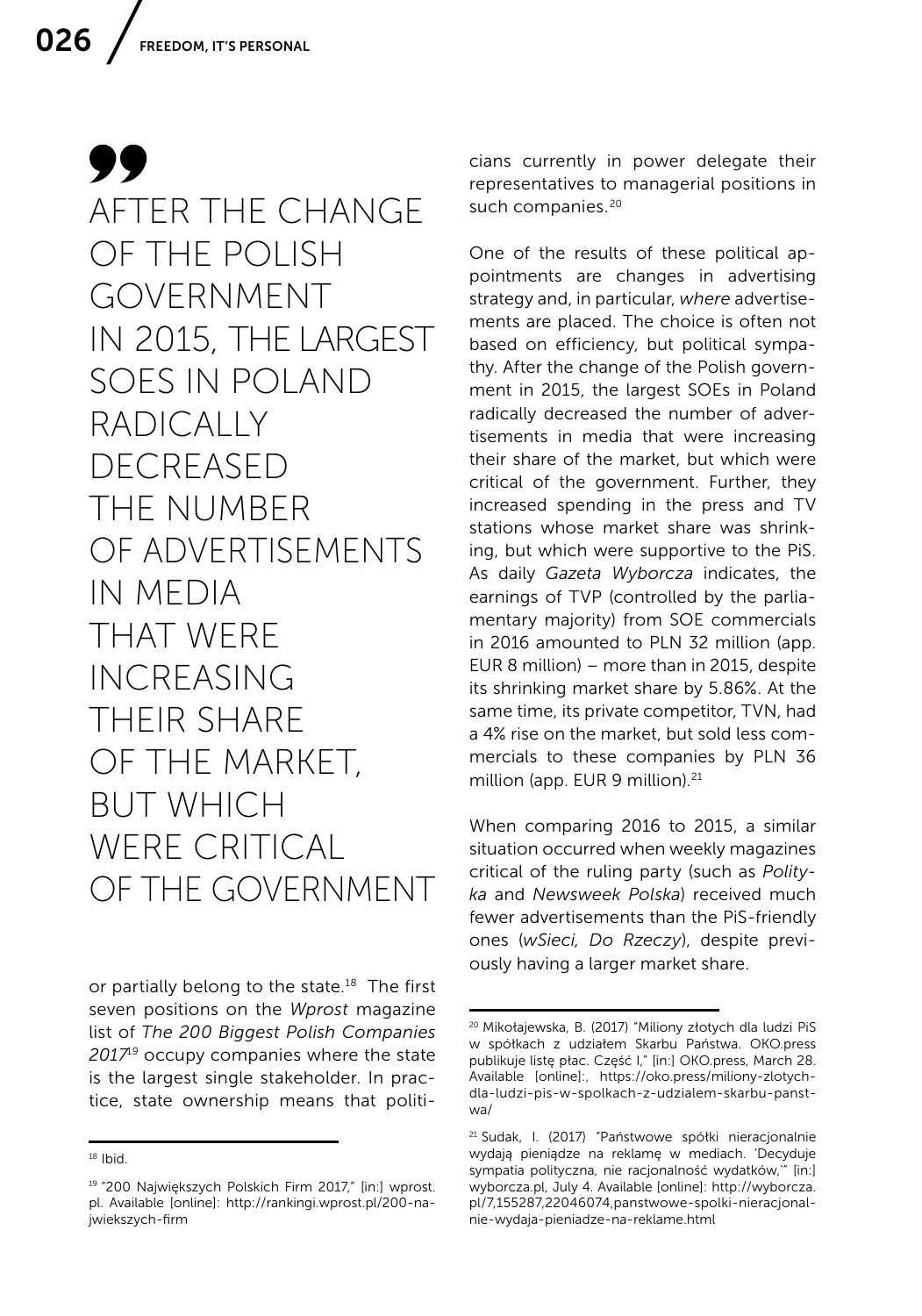|                                                                   | wSieci | Do<br>Rzeczy | Wprost          | Polityka | Newsweek<br>Polska |
|-------------------------------------------------------------------|--------|--------------|-----------------|----------|--------------------|
| Value of SOE advertisements in<br>the year 2015 (in millions PLN) |        |              |                 |          | 4                  |
| Average sale of magazine<br>January-June 2015                     | 75 416 | 52 745       | 43 992          | 118 636  | 111 205            |
| Value of SOE advertisements in<br>the year 2016 (in millions PLN) | 11     | 8            | 12 <sup>2</sup> | 3        |                    |
| Average sale of magazine<br>January-June 2016                     | 74 463 | 56 3 52      | 26 124          | 119 915  | 113 939            |

Table 1: The value of SOE's advertisements in weekly magazines and their circulation

Source: www.wirtualnemedia.pl

Table 1 compares the circulation of weekly magazines and the value of SOE advertisements published in them in 2015 and 2016 (pro-PiS magazines are in the gray columns). It shows that changes in advertising budgets for a given weekly magazine were not explained by the readership.

Also, there was a large increase in the number of advertisements placed in *Wprost* with a pronounced simultaneous drop in its market position (see Table 1). This was a weekly magazine, which in 2014 published many illegal recordings compromising numerous politicians of the then-governing liberal Civic Platform (PO). Although the recordings did not contain any evidence of illegal activities, they were publicly believed to have contributed to the electoral defeat of the party in the 2015 elections.22 *Gazeta Polska*, a weekly magazine sympathizing with the PiS, is another example. Advertising revenues of this magazine increased in  $2016 - in comparison to 2015 - by over$ 300% (despite a slight decrease in sales from 19,000 to 18,000 copies). In absolute terms, it means profits jumped to PLN 3.5 million (app. EUR 0.9 million) – from PLN 1.5 million (app. EUR 0.4 million) to almost PLN 5 million (app. EUR 1.25 million). Since 2016, the main advertisers in Poland are, of course, SOEs.<sup>23</sup>

The marketing policy of the SOEs is not a direct tool of censorship, but it is undoubtedly a form of pressure exerted on journalists. This is a particularly negative phenomenon in a country like Poland with a generally low level of readership. The stream of advertisements from stateowned enterprises is of great importance for the financial stability of publishers. This also can influence journalists: a substantial increase in revenues in exchange for not criticizing the government.

The problem of where SOEs place their advertisements has existed long before the PiS took power. During the previous government coalition PO-PSL<sup>24</sup> in the years 2007-2015, many state-owned enterprises did not advertise in media sympathizing with the opposition. Neverthe-

<sup>22</sup> Cienski, J. (2015) "Polish Right Sweeps Parliamentary Elections," [in:] politico.eu, October 25. Available [online]: https://www.politico.eu/article/polands-government-defeated-in-parliamentary-elections-2/

<sup>&</sup>lt;sup>23</sup> Czuchnowski, W. (2016) "Reklamy pod sam korek, czyli jak prawicowe media zarabiają, od kiedy rządzi PiS," [in:] wyborcza.pl, October 15. Available [online]: http:// wyborcza.pl/1,75398,20839408,reklamy-pod-sam-korek-czyli-jak-prawicowe-media-zarabiaja-dzieki.html

<sup>24</sup> PSL – Polskie Stronnictwo Ludowe (Polish Peasants Party).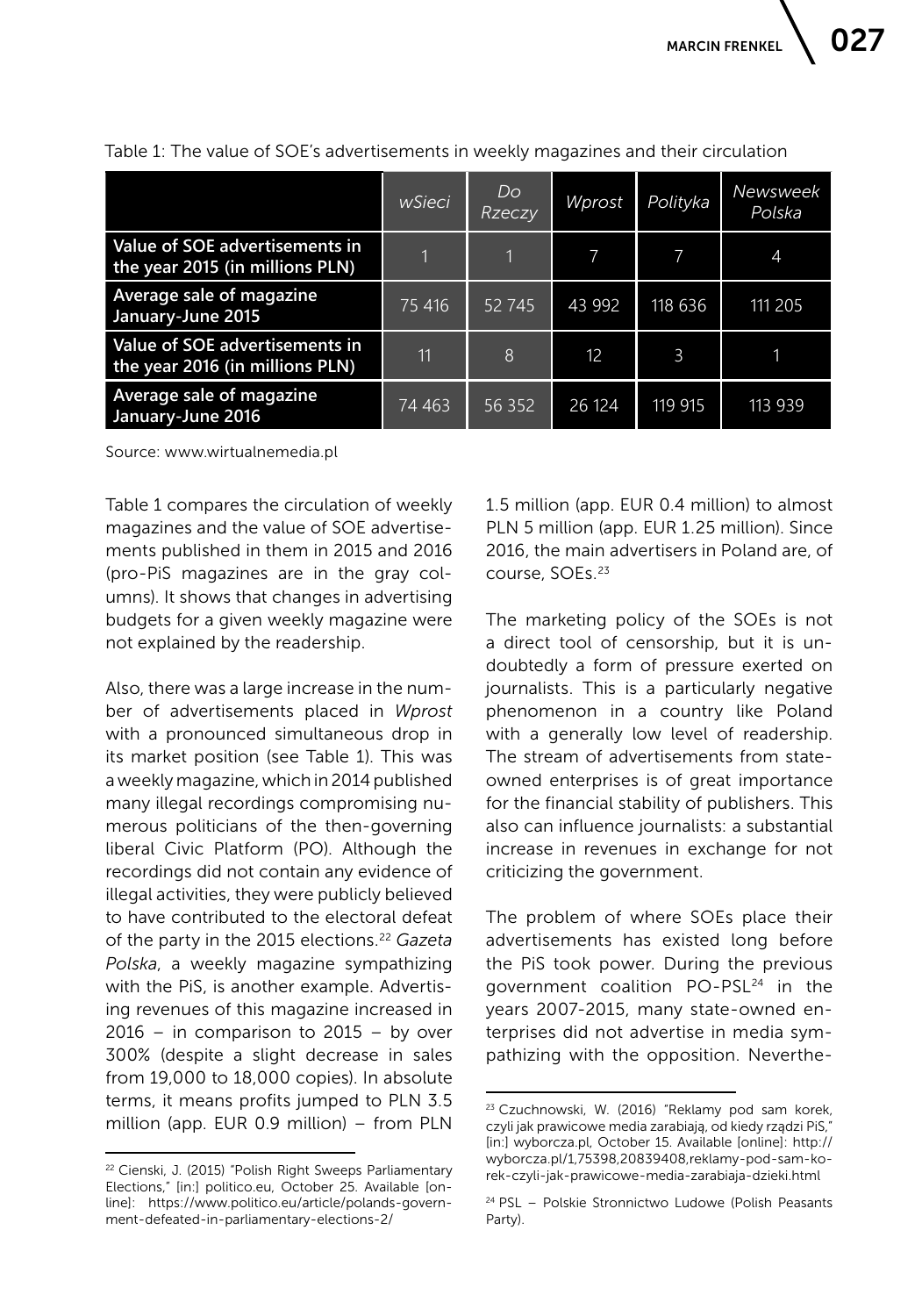less, there were also substantive reasons for this position, as the right-wing media had a smaller market share than those of a more liberal profile. Moreover, the liberal media continued to publish critical articles about the authorities, despite public advertising, which can hardly be said about the present media close to the ruling party. The political involvement of SOEs in the media market is one of the main arguments for their privatization. As long as politicians control these companies, there is an inherent risk that they will be used for political purposes.25

#### III PROSECUTORS VS. JOURNALISTS

One of the first changes in the judicial system introduced by the current government was an integration of the Attorney General's Office with the Minister of Justice (a system which had also been in force in the period of 1990-2010). This move was a retraction from a legislation<sup>26</sup> introduced by the previous coalition, aimed at separating the Attorney General's Office from direct political influence.<sup>27</sup>

The effects of integrating these two offices are visible on many levels, such as in the activities of the Attorney General's Office against independent journalists. In November 2017, the Society of Journalists (Towarzystwo Dziennikarskie, TD) published an open letter describing this issue, in which it recalled numerous examples of so-called "legal harassment," referring to the abuse of law to persecute specific individuals – in this case: journalists. As the authors point out, state institutions often do not respond to press allegations, or provide corrections or conduct substantive discussions with critics, but instead threaten them with legal sanctions.

Initially, politicians tried to intimidate journalists through the threat of trials for enormous financial compensation. However, due to the low effectiveness of this method, politicians, who are criticized by the media, now submit reports to the Attorney General 's Office. Even if the case does not end up in court, the repeated calls for questioning discourage journalists from investigating politicians. Among the authors facing investigation by the Attorney General's Office are Wojciech Czuchnowski (for articles on changes in the judicial system), Tomasz Piątek (for a series of articles and a book about a former minister of national defense) and Andrzej Stankiewicz (for writing about the SKOK28 semi-banking system associated with PiS politicians).<sup>29</sup>

#### IV ELIMINATION OF GOVERNMENT SUBSIDIES FOR INDEPENDENT MAGAZINES

Every year, the Ministry of Culture in Poland allocates grants for niche ambitious magazines covering a wide range of political and cultural topics. The current Polish government radically reduced the number of titles

<sup>25</sup> Siudak, I. (2017) "Państwowe spółki nieracjonalnie wydają pieniądze na reklamę w mediach. Decyduje sympatia polityczna, nie racjonalność wydatków," [in:] *Gazeta Wyborcza*, July 4. Available [online]: http:// wyborcza.pl/7,155287,22046074,panstwowe-spolkinieracjonalnie-wydaja-pieniadze-na-reklame.html

<sup>26</sup> Ustawa z dnia 9 października 2009 r. o zmianie ustawy o prokuraturze oraz niektórych innych ustaw (2009) [in:] *Dziennik Ustaw*, October 27. Available [online]: http://prawo.sejm.gov.pl/isap.nsf/DocDetails. xsp?id=WDU20091781375

<sup>27</sup> Under the reform legislation, the General Prosecutor was appointed by the President of Poland from two candidates presented by the National Council of the Judiciary and the Prosecutors National Council.

<sup>28</sup> SKOK (in Polish: Spółdzielcza Kasa Oszczędnościowo-Kredytowa) – National Association of Co-operative Savings and Credit Unions.

<sup>&</sup>lt;sup>29</sup> "Towarzystwo Dziennikarskie: to nowa faza szykan wobec dziennikarzy krytycznych wobec władzy," (2017) [in:] OKO.press, November 17. Available [online]: https://oko.press/towarzystwo-dziennikarskie-nowafaza-szykan-wobec-dziennikarzy-krytycznych-wobecwladzy/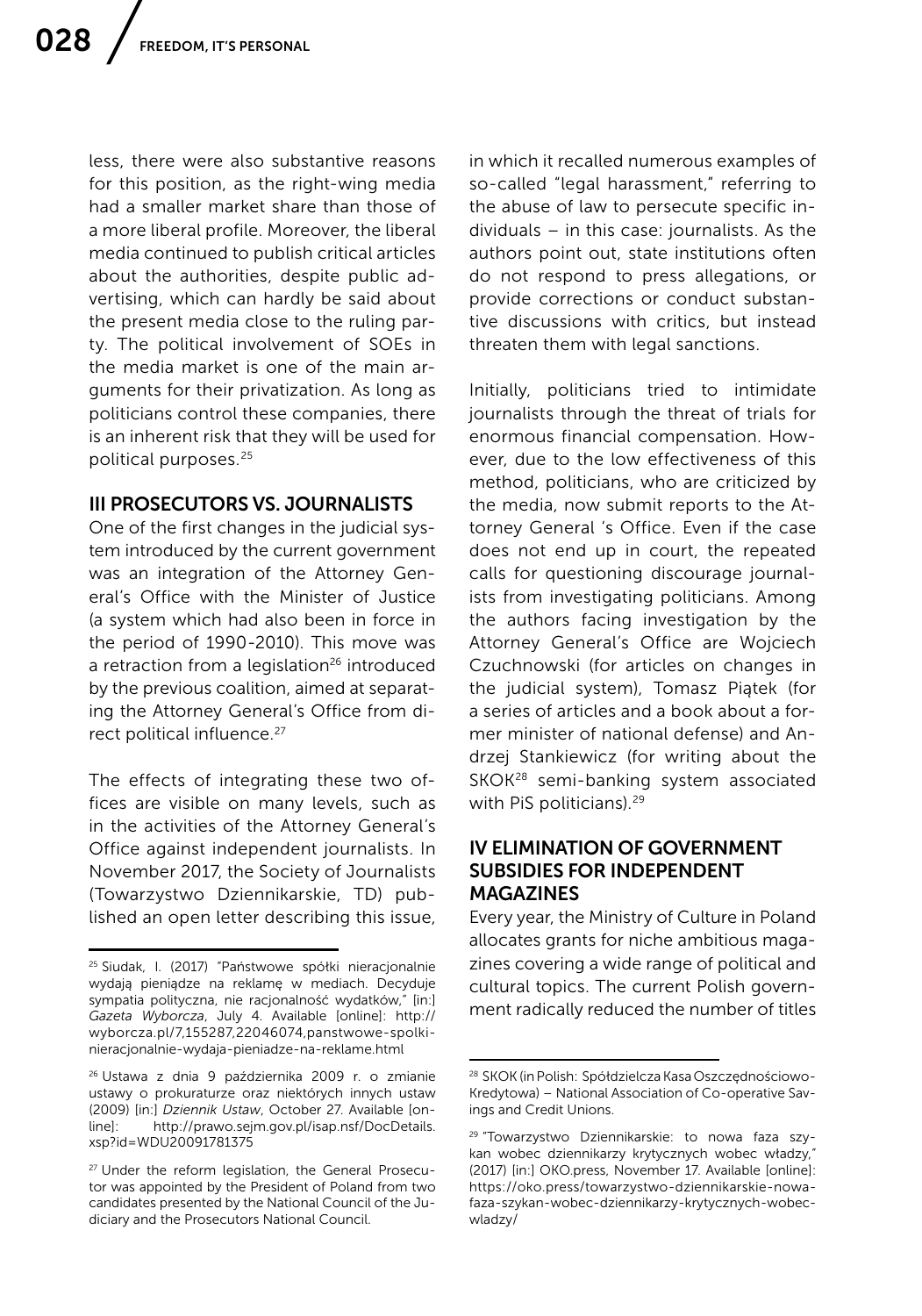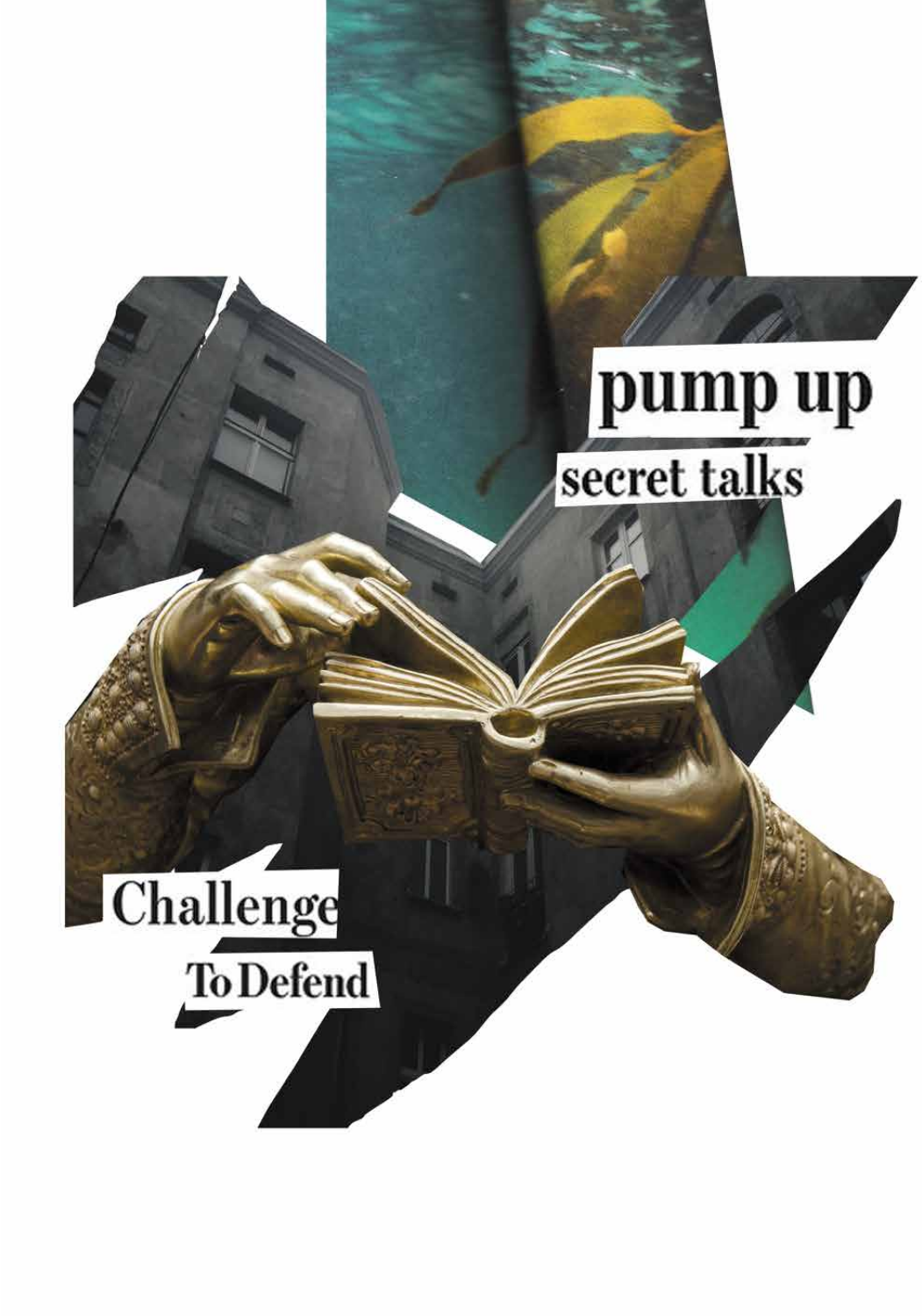entitled to this support. The grants were limited mainly to religious and conservative publishers.30

As reported by the daily *Gazeta Wyborcza* in 2015, grants were awarded to 50 titles, a year later to 41 titles, and in 2017, only to 17 titles. This small group included such right-wing magazines as *Arcana, Teologia Polityczna,* and *Pressje*, but did not include any liberal (eg. *Liberté!*) or leftist (eg.*Krytyka Polityczna*) titles, or even the republican *Nowa Konfederacja*, which has recently been critical of the PiS party. $31$  This is just another sign for journalists in Poland, if you are skeptical about the government, you will face financial consequences. This system incentivizes self-censorship.

#### V RESIGNATION OR RESTRICTIONS ON PRESS SUBSCRIPTION BY STATE INSTITUTIONS

Another form of exerting pressure on media is reducing or canceling subscriptions to independent newspapers and magazines by ministries, public offices, and other state institutions. As portal Wirtualnemedia.pl reported, in the first months after the 2015 change of government, the Ministry of Finance, the Ministry of Economic Development, the Ministry of Foreign Affairs, the Ministry of Justice, the Ministry of Sport, the Ministry of the Environment, the Ministry of National Education, and the Ministry of Treasury reduced the number of subscribed copies of *Gazeta Wyborcza*, *Polityka*, and *Newsweek Polska* by more than 50%.

Smaller cuts were carried out in the Ministry of Digitalization, the Ministry of Family, Labor and Social Policy, the Ministry of Agriculture and Rural Development, the Ministry of National Defense, and the Ministry of Culture and National Heritage. Restrictions to subscribing to these titles were introduced by the Ministry of Infrastructure, the Ministry of Health, the Ministry of Science and Higher Education, and other institutions. At the same time, most of these ministries significantly increased their subscriptions to right-wing magazines, supportive of to the current government.<sup>32</sup>

In January 2016, the Ministry of Justice removed *Gazeta Wyborcza, Newsweek Polska*, and *Polityka* from the list of press titles that may be purchased by the appeal courts in Poland.<sup>33</sup> In the middle of 2017, the Ministry of Finance's guidelines to regional tax and customs offices were disclosed. The document prohibited subscriptions to such magazines as *Polityka* and *Newsweek Polska*, and restricted the purchasing of *Dziennik Gazeta Prawna* and *Rzeczpospolita*. 34

<sup>30</sup> Mrozek, W. (2017) "Prawica z dotacjami, liberałowie bez pieniędzy. Ministerstwo Kultury publikuje wyniki konkursu," [in:] OKO.press, February 16, Available [online] https://oko.press/prawica-dotacjami-liberalowiebez-pieniedzy-ministerstwo-kultury-publikuje-wynikikonkursu/

<sup>31</sup> Grzesiczak, Ł., Nurek, G. (2017) "Dotacje Ministerstwa Kultury tylko dla 17 czasopism! Bez pieniędzy *Krytyka Polityczna*, *Liberté!*, *Fronda Lux*, *Jazz Forum*, *Midrasz*…," [in:] wyborcza.pl, February 15. Available [online]: http:// wyborcza.pl/7,75410,21378884,dotacje-ministerstwakultury-tylko-dla-17-czasopism-bez.html

<sup>&</sup>lt;sup>32</sup> "Tylko resorty infrastruktury, zdrowia i nauki nie zmniejszyły prenumeraty *Gazety Wyborczej*, *Polityki* i *Newsweeka* (analiza)," (2016) [in:] wirtualnemedia.pl, October 1. Available [online]: http://www.wirtualnemedia.pl/artykul/tylko-resorty-infrastruktury-zdrowiai-nauki-nie-zmniejszyly-prenumeraty-gazety-wyborczej-polityki-i-newsweeka-analiza/page:1

<sup>33</sup> "Ministerstwo Sprawiedliwości zmienia katalog prasy dla sądów. Z listy znika *Newsweek* i *Gazeta Wyborcza*," (2016) [in:] wirtualnemedia.pl, January 1. Available [online]: http://www.wirtualnemedia.pl/artykul/ministerstwo-sprawiedliwosci-zmienia-katalog-prasy-dla-sadow-z-listy-znika-newsweek-i-gazeta-wyborcza

<sup>34</sup> "Ministerstwo Finansów do karbówek: zakaz prenumeraty prasy lokalnej, *Polityki*, *Newsweeka* i *Pulsu Biznesu*, mniej *DGP* i *Rz*," (2017) [in:] wirtualnemedia. pl, June 7. Available [online]:http://www.wirtualnemedia.pl/artykul/ministerstwo-finansow-do-skarbowekzakaz-prenumeraty-prasy-lokalnej-polityki-newsweeka-i-pulsu-biznesu-mniej-dgp-i-rz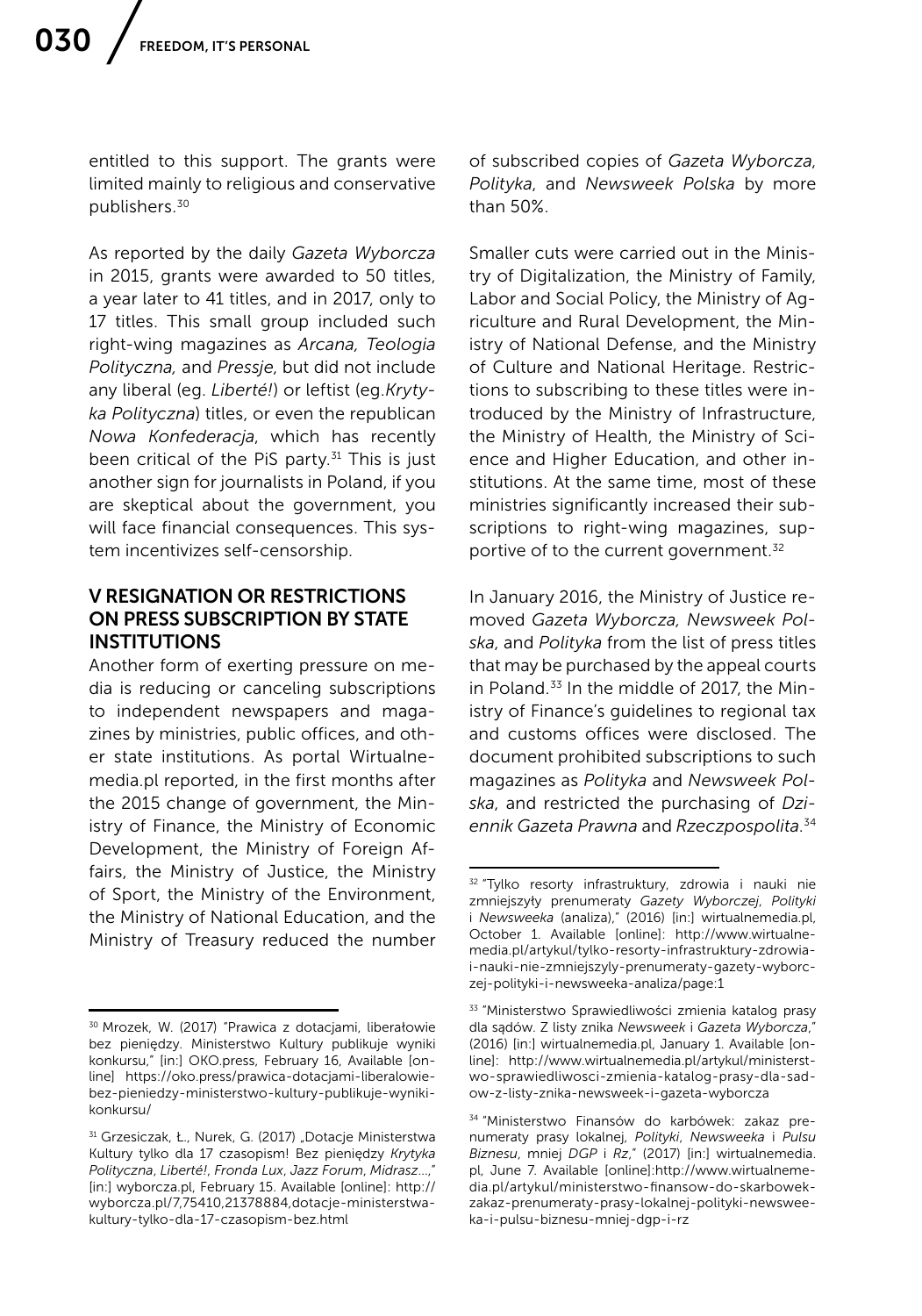031

In the spring of 2017, Andrzej Melak, one of the PiS Members of the Parliament from Warsaw, contacted the Minister of Energy Krzysztof Tchórzewski, who is a supervisor of the Orlen Group, a leading state-owned provider of service stations in Central Europe. Melak asked Tchórzewski to ban the sale of *Gazeta Wyborcza*, *Polityka*, and *Newsweek Polska* at the Orlen gas stations. The Ministry did not signoff on the ban. However, in March 2017, Orlen canceled a contract with Agora, the publisher of *Gazeta Wyborcza*, for the display of press titles,<sup>35</sup> resulting in consumer complaints about the lack of availability of *Gazeta Wyborcza* at Orlen gas stations.36 At the same time, the media reported that employees of Lotos (another SOE like Orlen) had received the order to effectively display right-wing magazines at their petrol stations<sup>37</sup>

#### VI MEDIA ACCESS LIMITATIONS TO THE POLISH NATIONAL PARLIAMENT

In December 2016, PiS tried to change the rules governing media access to the Polish national parliament (i.e. limiting number of press passes, reducing the right of recording and live broadcasting, and closing the common areas).38 Jointly with the opposition Members of the Parliament and the Ombudsman, who claimed the proposed changes are unconstitutional, many media outlets protested the proposal, including those sympathizing with the government.<sup>39</sup> Eventually, the ruling party withdrew the proposal. However, in the following months, minor changes limiting journalists' access to the parliament were gradually introduced (mostly closing of the common areas).40

As publicist Michał Sułdrzyński noted, these attempts to limit media access to the parliament are not only hindering the work of journalists, but, above all, they pose a threat to democracy, which depends on transparency and free access to information about current political events.41

#### VII A NEW MEDIA LAW DRAFT

Since the last parliamentary election in 2015, the ruling PiS party has been working on the so-called Deconcentration and Polonization Act (in Polish: "ustawa o dekoncentracji struktur właścicielskich w mediach"). This bill is to regulate the media market in Poland. According to the official statements of the parliamentary majority, the proposed changes are supposed

<sup>35</sup> Sudak, I. (2017) "Poseł PiS domaga się wycofania ze stacji PKN Orlen m.in. *Gazety Wyborczej*," [in:] wyborcza.pl," May 17. Available [online]: http://wyborcza. pl/7,75398,21827118,posel-pis-andrzej-melak-niechce-gazety-wyborczej-na-orlenie.html

<sup>36</sup> Lis, T. (2016) "*Newsweek* i *Gazeta Wyborcza* są chowane na stacjach Orlen. Agora z rozwiązaną umową na ekspozycję tytułów," [in:] wirtualnemedia.pl , July 7, Available [online] http://www.wirtualnemedia.pl/artykul/tomasz-lis-newsweek-i-gazeta-wyborcza-sachowane-na-stacjach-orlen-agora-z-rozwiazanaumowa-na-ekspozycje-tytulow#

<sup>37</sup> Katka, K. (2017) "Lotos promuje prawicowe tytuły na swoich stacjach," [in:] trójmiasto.wyborcza.pl, January 9. Available [online]: http://trojmiasto.wyborcza.pl/trojmiasto/1,35612,21217979,lotos-promuje-prawicowe-tytuly-na-swoich-stacjach.html

<sup>38</sup> "Mniej dziennikarzy i ograniczony dostęp do polityków. Sejm wprowadza ograniczenia dla mediów," (2016), [in:] wiadomości.gazeta.pl, December 15, Avail-

able [online] http://wiadomosci.gazeta.pl/wiadomos ci/7,114883,21124006,mniej-dziennikarzy-i-ograniczony-dostep-do-politykow-sejm-wprowadza.html

<sup>39</sup> "Rzecznik Praw Obywatelskich o zaproponowanych 14 grudnia zasadach dostępu dziennikarzy do informacji w Sejmie," (2016) [in:] rpo.gov.pl, December 19. Available [online]: https://www.rpo.gov.pl/pl/content/RPO-opropozycjach-z-14-grudnia-o-dostepie-dziennikarzydo-infornmacji-w-Sejmie

<sup>40</sup> "Kolejne ograniczenia dla dziennikarzy w Sejmie. Byle dalej od Prawa i Sprawiedliwości," (2017), [in:] polsatnews.pl, December 8. Available [online]: http://www. polsatnews.pl/wiadomosc/2017-12-08/kolejne-ograniczenia-dla-dziennikarzy-w-sejmie-byle-dalej-odprawa-i-sprawiedliwosci/

<sup>41</sup> Szułdrzyński, M. (2016) "O ograniczeniu dostępu dziennikarzy do Sejmu," [in:] *Rzeczpospolita*, December 15. Available [online]: http://www.rp.pl/ Komentarze/312159868-Michal-Szuldrzynski-o-ograniczeniu-dostepu-dziennikarzy-do-Sejmu.html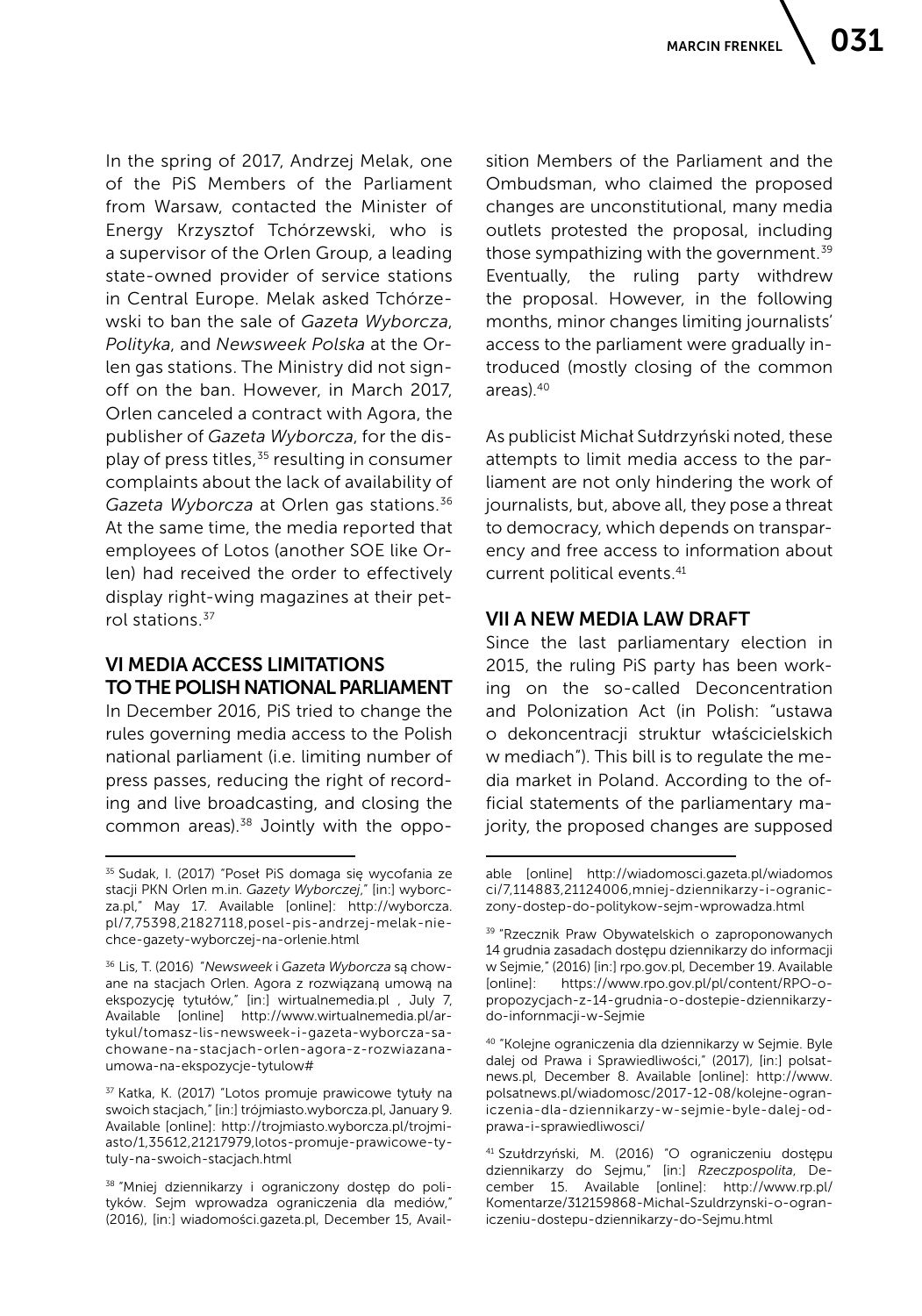to increase the share of Polish capital in the media industry (currently, a significant part of the market belongs to foreign owners).<sup>42</sup> However, it seems that the main goal is to weaken the independence of media.<sup>43</sup>

At the beginning of 2018, the media reported that these bills would not be processed in the parliament in the forthcoming future.44 The decision to *freeze* these bills probably results from their incompatibility with international law (the new Act would constrain the free movement of capital – one of the fundamental EU rules). As such, the Polish government seems to be reluctant to open another field of conflict with the European Union and the United States. Nevertheless, as the journalist Agnieszka Kublik noted, the goal of the law, which may appear at any moment in parliament, may cause a so-called "freezing effect" in many editorial staffs due to the reluctance to provoke the ruling party with inconvenient material.<sup>45</sup>

#### VIII THE DEATH CAMP LAW

A new law regarding death camps on Polish territory is yet another recent example limiting freedom of speech in Poland. Adopted by the Polish parliament in January 2018 and quickly signed by President Andrzej Duda, the amendment to the Act on the Institute of National Remembrance introduces criminal penalties for attributing Nazi crimes to the Polish nation or the Polish state "contrary to the facts".46

The Act excludes academics and artists from criminal liability, but the wording of the law is imprecise. The boundary between academic and journalistic activity is quite fluid, just like the phrase "contrary to the facts" – as historical research develops, facts are liable to change. In addition, the concept of the "Polish nation" also remains unclear. As conservative journalist Witold Jurasz notes, in practice, the law opens the way for censorship. Jurasz also refers to the statements of some PiS politicians who openly admitted that the new law is aimed to restrict the freedom of expression of specific popular writers (eg. Jan Tomasz Gross) whose vision of Polish history is different from what is popularized by the current Polish government.<sup>47</sup>

In an analysis for the portal Oko.press, legal expert Patrycja Grzebyk points to numerous incompatibilities of the Act with both the Polish Constitution and international law, including basic rights such as the freedom of speech and the freedom of scientific research.48

<sup>48</sup> Grzebyk, P. (2018) "Prezydent podpisał ustawę o IPN.

<sup>42</sup> Dąbrowska, J. (2017) "Ustawa o dekoncentracji mediów – uzdrowienie rynku czy naruszenie interesów Polski?," [in:] wirtualnemedia.pl, August 13. Available [online]: http://www.wirtualnemedia.pl/artykul/ustawao-dekoncentracji-mediow-uzdrowienie-rynku-czyrazace-naruszenie-interesow-polski

<sup>&</sup>lt;sup>43</sup> Wielowieyska, D. (2017) "Minister Sellin fałszywie opisuje rynek medialny w Polsce," [in:] wyborcza. pl, August 29. Available [online]: http://wyborcza. pl/7,75968,22293571,minister-sellin-falszywie-opisujerynek-medialny-w-polsce.html

<sup>44</sup> "Dekoncentracji mediów nie będzie," (2018) [in:] *Business Insider Polska*, January 15. Available [online]: https://businessinsider.com.pl/media/dekoncentracjamediow-w-polsce-zmian-nie-bedzie/8p96wmp

<sup>45</sup> Kublik, A. (2017), "Jesień to pora repolonizacji, czyli PiS zabiera się za media prywatne. To będzie załatwione, choć będzie wielki opór"," [in:] wyborcza. pl, September 11. Available [online]: http://wyborcza. pl/7,75968,22342547,jesien-to-pora-repolonizacji-czyli-pis-zabiera-sie-za-media.html

<sup>46</sup> "Ustawa z dnia 26 stycznia 2018 r. o zmianie ustawy o Instytucie Pamięci Narodowej – Komisji Ścigania Zbrodni przeciwko Narodowi Polskiemu, ustawy o grobach i cmentarzach wojennych, ustawy o muzeach oraz ustawy o odpowiedzialności podmiotów zbiorowych za czyny zabronione pod groźbą kary" (2018) Available [online]: http://orka.sejm.gov.pl/opinie8.nsf/ nazwa/771\_u/\$file/771\_u.pdf

<sup>47</sup> Jurasz, W. (2018) "Polska mogła uniknąć skandalu. Niestety znów okazało się, że nie mamy dyplomacji," [in:] *Wiadomości Onet*, January 28. Available [online]: https://wiadomosci.onet.pl/tylko-w-onecie/witold-jurasz-polska-mogla-uniknac-skandalu-niestety-znowokazalo-sie-ze-nie-mamy-komentarz/ry9cbw8